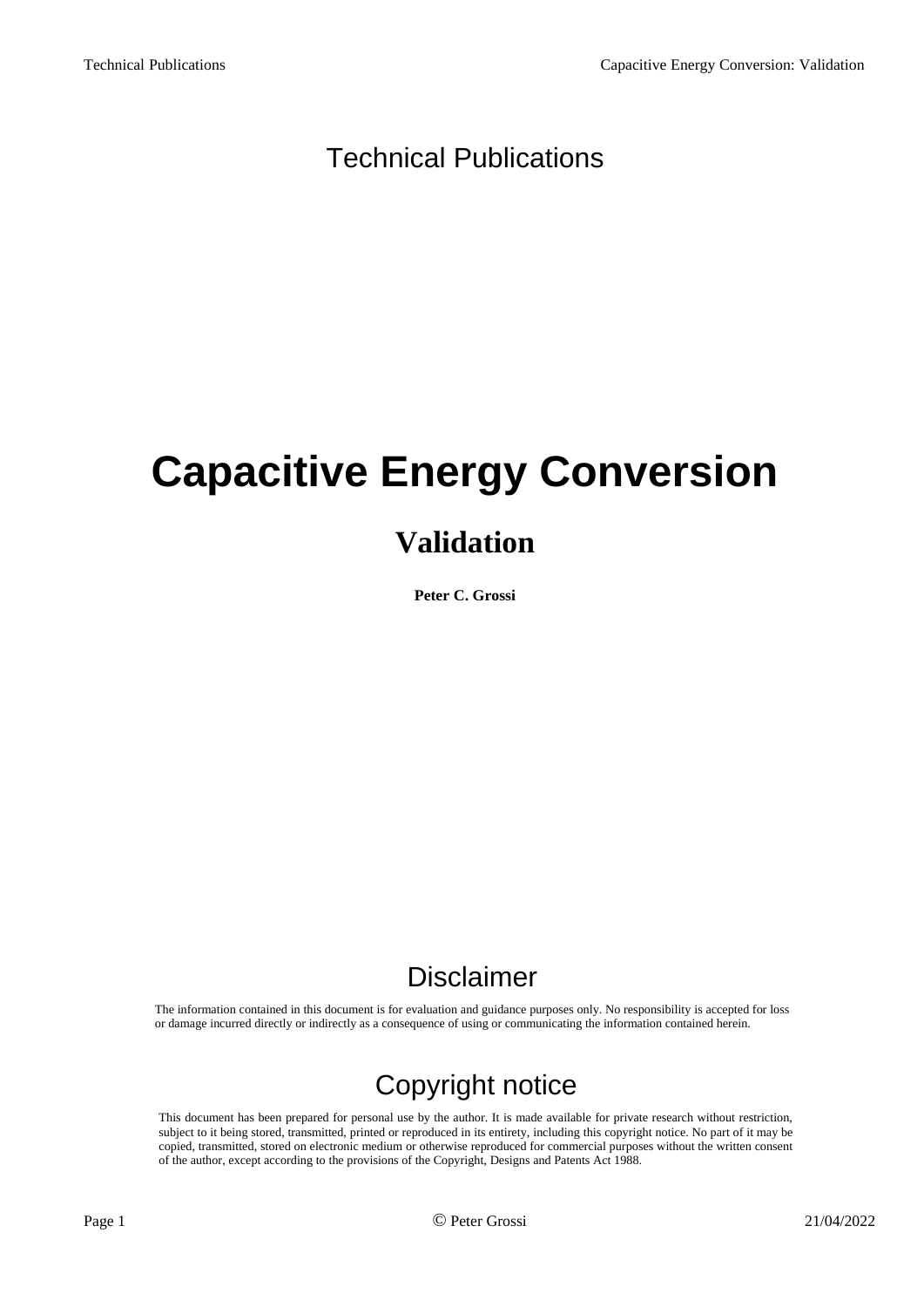#### **Table of Contents**

### <span id="page-1-0"></span>**ISSUE RECORD**

21/4/22 Clarifications without major changes

15/4/22 Initial issue taken from the report dated 15/05/2021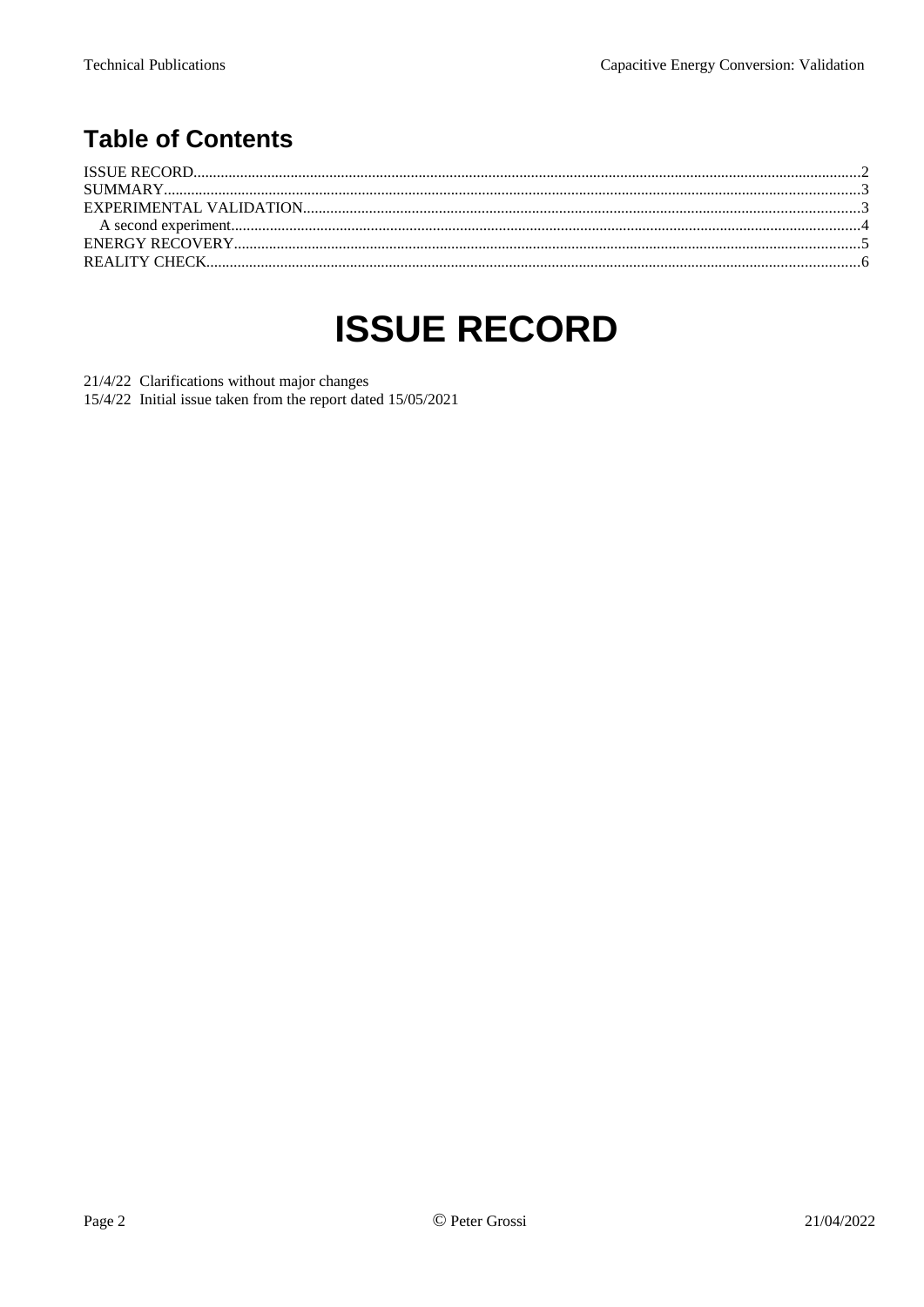### <span id="page-2-1"></span>**SUMMARY**

This report considers the theory explored in the Energy Theory report in this series. It reports on experiments intended to validate the theory and presents a means of harvesting the electrostatic energy efficiently for practical use.

### <span id="page-2-0"></span>**EXPERIMENTAL VALIDATION**

To provide a simple experimental validation of the earlier theory, a simple rig was constructed using two small aluminium plates, one of which was protected by a thin film which acted as an insulator. A 5V battery pack provided the initial charge, and was connected via a small-signal diode and a large resistor to minimise backleakage into the battery. The performance was measured using a digital oscilloscope connected to a laptop computer. The plates were separated manually, and several different techniques were tried to do this.



The figure shows the test schematic diagram.

The component details are:

- The plates comprised 4mm flat aluminium sheet of dimensions 100mm\*30mm. These were offcuts from earlier projects, and one of them retained the supplier's protective film on one surface.
- The measured capacitance without pressure was nominally 200pf. This was measured using a 2V 1kHz square-wave generator and a 100kΩ series resistor, and measuring the charge/discharge profile. The 74% (charge) and 37% (discharge) times were 20us, to an accuracy of about 10%. The measured capacitance is a lot lower than theory predicts (see equation 1.2), but it increased strongly with finger pressure, suggesting that the surfaces were not perfectly flat.
- The battery pack comprised four AA rechargeable cells, producing 5.3V at the terminals under no load.
- The diode was a 1N4148 type. This is rated to leak no more than 5nA when reverse biassed to 20V, with a reverse breakdown voltage of nominally 75V.
- The series resistor was 1MΩ, giving a charging time constant of nominally 200us.
- The oscilloscope was a Picoscope 3206DMSO with a 200MHz bandwidth used in analogue mode only.

There were two particular problems with this simple rig, the most serious of which was leakage through the oscilloscope probe. The other arose from the difficulty in getting a sufficiently rapid, clean, square lift of the upper plate.

The oscilloscope trace showed a rising voltage when the upper plate was separated, followed by an exponential decay as the charge leaked away. The overall shape was of a mountain in profile, with both sides curving up slowly to begin with but increasing to make a sharp apex.

The charge profile would broadly be expected to conform to equation 2.4 (disregarding leakage effects initially) which, when differentiated, suggests an exponential increase of voltage as the capacitance is reduced. This would be qualified by the upper plate not ascending necessarily at a constant rate, as well as the increasing leakage.

The decay profile is typical of an R-C circuit, showing an exponential profile. This would be qualified by the continuing effect of the reducing capacitance (albeit very small by the time of the peak) followed by the increasing capacitance as the upper plate starts it's descent (although this may take place after the charge is nearly all depleted). It was not possible to measure the plate movement, so these factors could not be quantified. The decay time constant was measured at about 3ms, which suggests a leakage resistance of about 15MΩ overall. This is not unexpected within the accuracy of measurement.

From the foregoing theory both sides of the signal profile can be expected to be of an exponential nature, and this is supported by the apparent symmetry of the signal trace, even though their time constants differed.

The problem with this leakage is that it is constantly depleting the charge on the capacitor, even before it has become fully separated. For example, at 15V this resistance would sink 1uA, which is 1nC per ms. This, taken from an initial charge of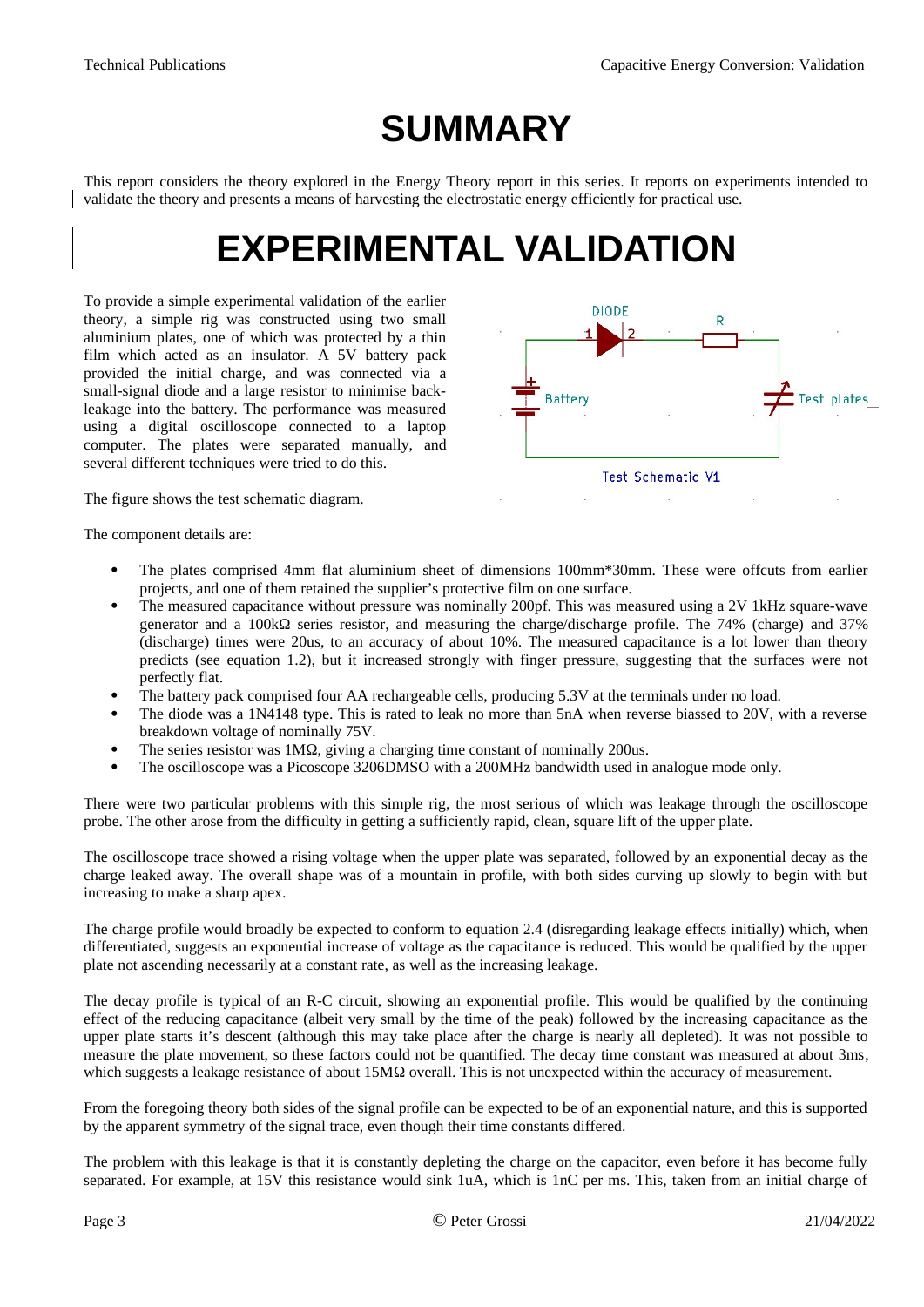only 1nC (nominally 5V into 200pF) seriously impacts on the available charge from which the voltage is constructed, and would necessarily result in a very much reduced peak voltage than might otherwise be achieved.

However, the charge rate could be accelerated by slightly lifting and dropping the upper plate. This resulted in "bounce" that caused much sharper peaks, and (when a perfectly flat bounce could be achieved) resulted in a maximum achieved output in excess of 80V. This was rarely achieved, most efforts being in the region of 20V.

Overall the experiment proved that the theory is generally viable, even though within the limitations of the rig it could not be shown to be accurate.

#### <span id="page-3-0"></span>**A second experiment**

Following this very crude exercise, an attempt was made to tidy it up, albeit with still very limited resources.

- The protective film was removed from the plate, both plates were rubbed down with abrasive and polished. Using a straight-edge there were visible gaps, so the surfaces were still not perfectly matched.
- A trial was conducted using cling-film (nominal thickness 0.035 mm) but it was too fragile and short-circuited at the edges. But more reliable results were obtained by using car acrylic paint to a thickness of about 0.15 mm (a perfectly even thickness was difficult to obtain)
- Whether the paint was thinner than the original protective film or whether paint has a higher relative permittivity has not been investigated but the result was 800pF, measured as before, which is a distinct improvement albeit a lot less than the hoped-for 25nF
- A 3.3 MΩ resistor was placed in series with the scope probe to increase the resistance and delay the decay time, although this would have slightly reduced the measured output.



Other details were as before.

The oscilloscope trace shows the multiple-bounce effect of dropping the upper plate:

- Measured outputs of 20V were fairly often obtainable, although this depended on getting a perfectly square drop.
- The bounce gave a much sharper mechanical rise rate than could be obtained manually, so the electrostatic effect could accumulate further before the R-C decay effect took over.

In order to suppress the decay through the oscilloscope probe a 10V zener diode was placed between it and the probe. The zener diode was rated at 10mA, and it can be expected there would have been a small leakage at below the rated breakdown voltage. However, the leakage was separately measured at 0.3nA at 5V which would have been insignificant in this case, assuming that it increased pro-rata until close to the rated breakdown voltage.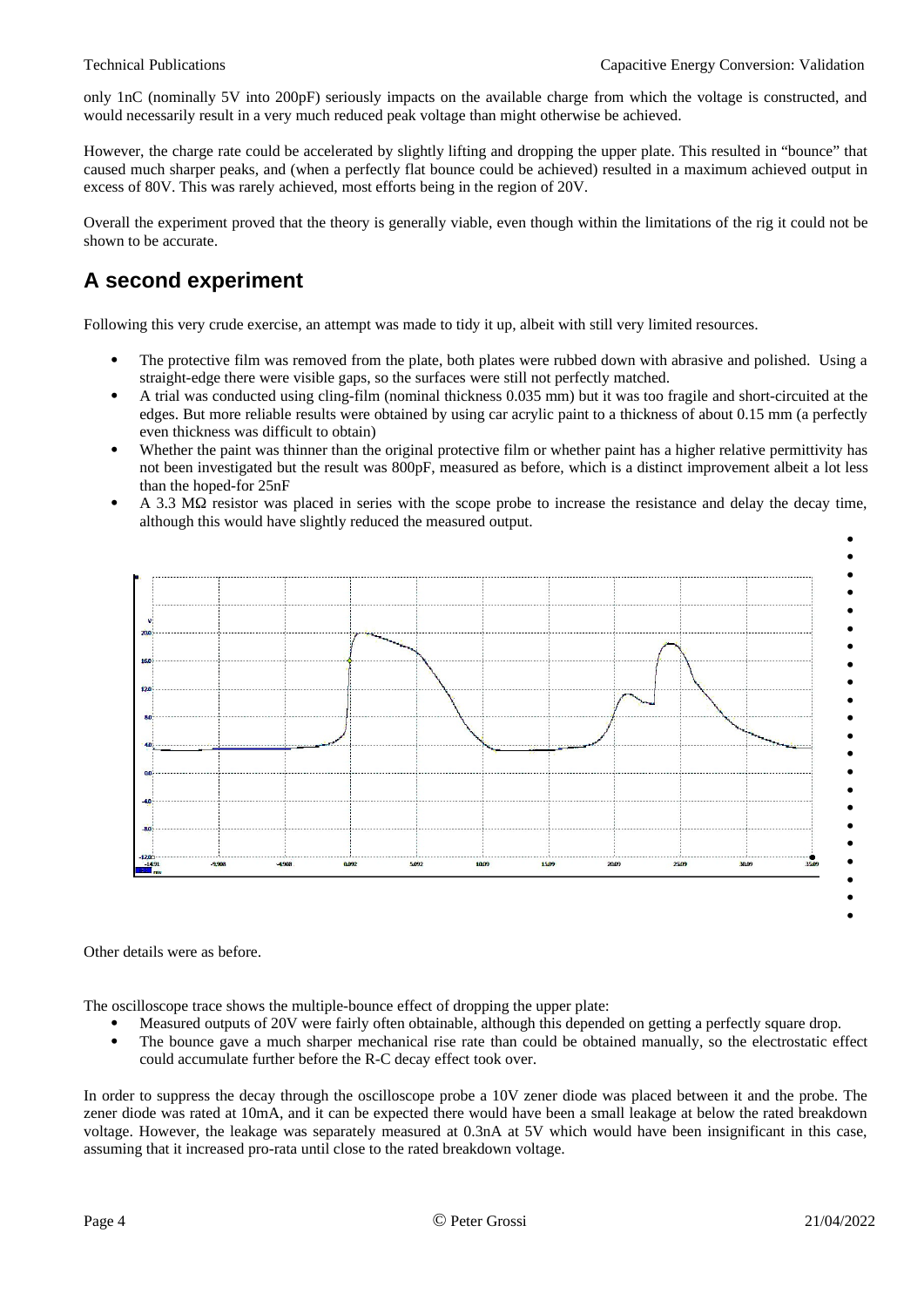Results approaching 20V were then obtained much more consistently, which supports the view that leakage through the test connection has a substantial effect on the measured output.

## <span id="page-4-0"></span>**ENERGY RECOVERY**

A particular problem, as shown above, involves collecting the energy from the capacitor. There must be an absolute minimum of "leakage" until the required voltage is reached, because this represents a loss of charge which would reduce or prevent any further energy conversion. Also the collection process must be as quick as possible to retrieve all the energy before the capacitor starts increasing in value again for the next cycle.

To act as a switch the initial idea was to use a thyristor. These provide a high resistance between the main terminals until a current is injected into a third terminal (the "gate"). They then present a very low resistance, regardless of what happens at the gate, until the terminal voltage is discharged almost completely, whereupon they revert to high resistance until the next gate injection. These are commonly used in dimmer circuits on A/C mains supplies. But in researching available devices several problems emerged.

Firstly they take far too long to turn on. There are very few thyristors that turn on in less than a microsecond and need less than a milliAmp at the gate, which amounts to at least a nanoCoulomb. This might not sound much but for this experiment it accounts for most if not all of the available charge before the switch begins to operate. And even the low power devices leak up to 2 microAmps when they are supposed to be "off", which is too high for this experiment.

The principle used in the next experiment was to employ a zener diode as a threshold sensor, controlling a fast-acting switch to collect the energy. Tests on a low-voltage zener diode showed a leakage of only a few nA (nano-Amps), which would be good for this test if the discharge time could be kept very short. The problem then is that when the capacitor starts to discharge, the zener no longer gets the required breakdown voltage and turns off again. The effect of this is to maintain an intermediate voltage that leaks away the charge very slowly. So some sort of latching switch is required – one that, once triggered, remains latched until the terminal voltage is almost exhausted, effectively bypassing the zener.

Therefore a latching switch was constructed from a pair of bipolar transistors (types BC556 and BC548), as shown in Test Schematic V2.

- The charging arrangement is as before, with R1 and D1 from a nominal 2.5V rechargeable battery.
- The zener is shown as DZ1, which starts to turn on Q2 when the threshold voltage (nominally 10V) is reached.
- Q2 immediately starts to turn on Q1, which amplifies the effect, and draws more current from the base of Q2.
- The two transistors very rapidly turn each other "on", and bypass the zener. So they remain "on" until the capacitor is discharged to about 0.5V above battery voltage.
- The transistors then turn "off" and await current through DZ1 to turn back on and repeat the cycle.
- The resistors R3 and R4 (an arbitrary high value of 1.0MΩ was used) sink the small leakage from DZ1, Q1 and Q2 to prevent early switch-on. After Q1 and Q2 have "latched" these resistors have no further effect until the next cycle.
- The resistor R1 returns the discharge current back into the battery. A separate return resistor/path was not used.
- The voltage monitored across R1 indicated the current flows.

The switching circuit only discharges the capacitor to slightly above the battery level – it does not discharge it completely – so the energy cycle conforms similarly to equations 4.1 et seq of the Theory section. When the capacitance increases again it drops the voltage further and draws current from the battery. In theory this means that, once the battery has provided an initial charge the circuit will continue requiring a small "top up" charge for each repeated cycle.

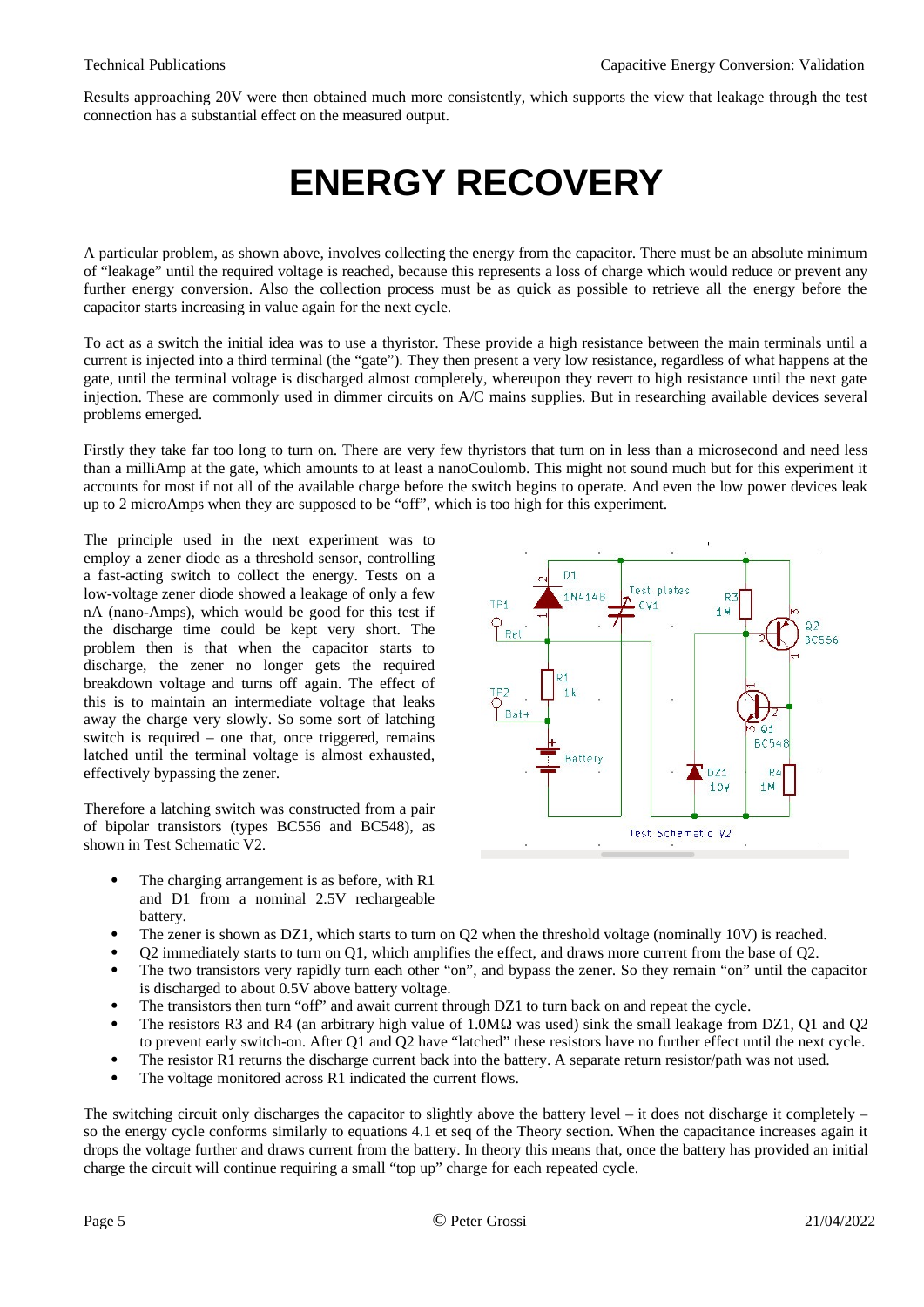So whatever net charge is returned through R1 will be essentially "profit" harvested from the mechanical input. Therefore the overall effect of the design is to convert mechanical energy into a charging current that can either charge a battery or maintain it's charge when supplying a load circuit.

In an active device the capacitor discharge would be returned directly to the battery instead of through resistor R1, but the arrangement used in the test circuit enables the capacitor voltage and return current to be monitored conveniently.

The measured result is shown in the oscilloscope trace.

- pico  $\frac{v}{20.0}$  $\frac{16}{16}$ J,  $\overline{12}$  $\lambda$ .<br>Al  $-8.0^{1}$ <br> $-0.60^{1}$ 17/04/2021 11-5511<br>
Pico Technology www.picotech.com PicoScope 6 Version 6.11.12.1692 PicoScope 3206D MSO
- A peak voltage of about 9V was achieved easily using the same

capacitor details as before. Note that this does not include the battery voltage.

- This is lower than the nominal 10V rating of the zener for several reasons: Transistor Q2 requires about 0.6 Vbe to remain switched on; Q2 saturates at about 0.2 Vce; zener diodes have a manufacturing tolerance in the region 5% to 10%; and zener diodes do not switch on sharply – they begin to leak before their rated voltage. The latter can be approximately calculated from the rated resistance and current of the component, so a device specified to have  $20\Omega$ at 5mA, the conductive "slope" would start at about 0.1V below the rated threshold. These factors reasonably account for the observed results.
- The rise time, from the trigger point to the peak, was 18ns, which is a vast improvement on the very "rounded" profile obtained without a zener. This is the combined times of the zener diode response and the switching times of the latching transistors.
- The decay time constant reduced to about 300ns, compared to about 3ms in earlier experiments, which is also a vast improvement. This would decrease further by returning energy directly to the battery instead of through R1, but would be limited by the characteristics of the battery in use.
- The trace is triggered when the zener starts the switching process. Not shown is the preceding time from the moment the capacitor starts to change, as this had no effect on the measured voltage. Therefore, in planning a possible maximum repetition rate, the overall operational cycle time should include not only the decay time but the possible several milliseconds for the voltage to reach the zener threshold. This would depend on the mechanics of the system.
- It is not clear what might be causing the wobbly decay profile, but with such sharp transitions it may have arisen from parasitic feedback effects from the "birds' nest" construction.

This test circuit demonstrates how the problem of retrieving the electrostatic energy without significant losses can be overcome. It was repeated with a 20V zener with similar results except of course with a higher voltage achieved. No doubt higher voltages could be achieved with corresponding zeners, but it was felt the theory had been validated to a sufficient degree with available resources.

With an initial charge of nominally 5V on a 800pF capacitor, which amounts to 4nC, and discharged at a voltage of 19.6V, the energy converted in this test cycle amounts to just under 80nJ. For this crude design to be of any use it would have to be implemented with a much more footprint-efficient capacitor construction (e.g. 25nF), a higher battery voltage, a more efficient mechanical process and frequent repetition.

Having considered all that, it also remains that this type of circuit does not require any other switching or co-ordination with the mechanical device, which should make the mechanical problem easier to deal with.

It is important to note that not all battery types stand up to pulse charging, but reports indicate that LiIon batteries, which are currently most favoured for powered models and electric vehicles, are considered suitable. While lead-acid batteries can benefit from pulse charging at high voltage as it can reverse the common problem of ageing (sulphation), there are variations in chemistry which would need to be investigated further.